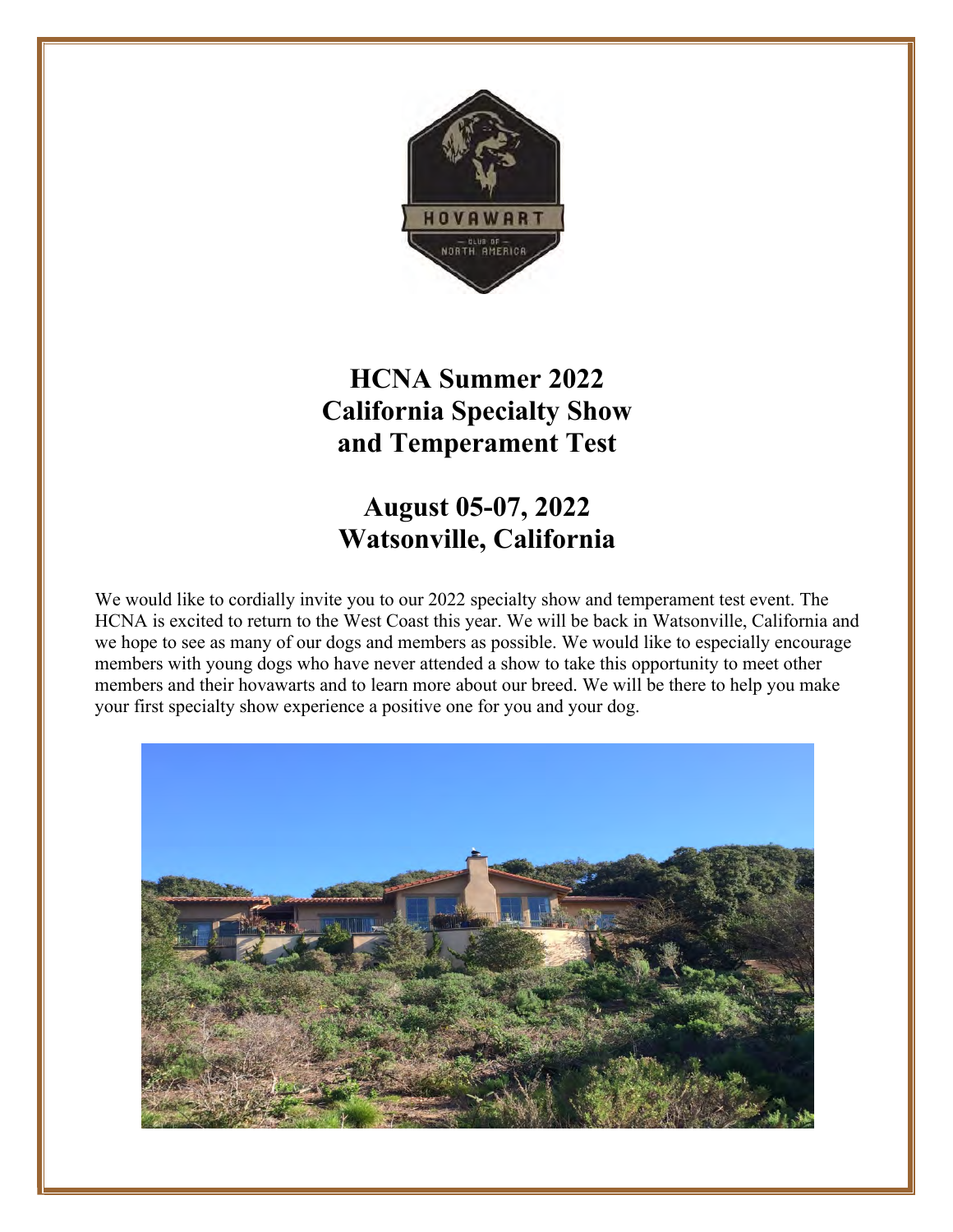# **Our Judge: Beatrice Holder**

At four years old, I got my first "owned" dog. My parents took me to an animal shelter, and there was an entire litter of cute little mixed-breed puppies. I was allowed to choose a puppy and take it home with me. Since that day, there have always been dogs in our family. Several mixed breeds: a Cocker Spaniel, an Irish Wolfhound, a large Münsterlander which was used for hunting, and finally, the Hovawarts.

After living part-time in Canada and part-time in Germany for several years, in 2005, we permanently moved to British Columbia, Canada. Soon after that, I became a member of the "Hovawart Club of North America" (back then, still HCA). And before I could even think about it, I became a board member. A few years later, the position of breeding director became vacant, and I was elected breeding director.

In 2013, after eight years in BC, I had to move back to Germany. I was finally able to complete my training as a Hovawart Specialty Judge. After a two-year obligation (FCI rule) to judge domestically, I was able to evaluate internationally. This was the same year I was able to complete my training as a Hovawart temperament test evaluator. I have judged many dogs since 2013. Too many to count. :-) Since January 2022, I have been the deputy chairwoman of the RZV judges. Together with our chairman Michael Kunze and Brit Wuchert, I form the examination committee for new Hovawart specialty breed judges and temperament test evaluators.

With my black and tan bitch "Amber vom Vilsfeld" I am planning the I-litter for the "vom Scherpfer Häusel" kennel at the end of this year.

Beatrice Holder

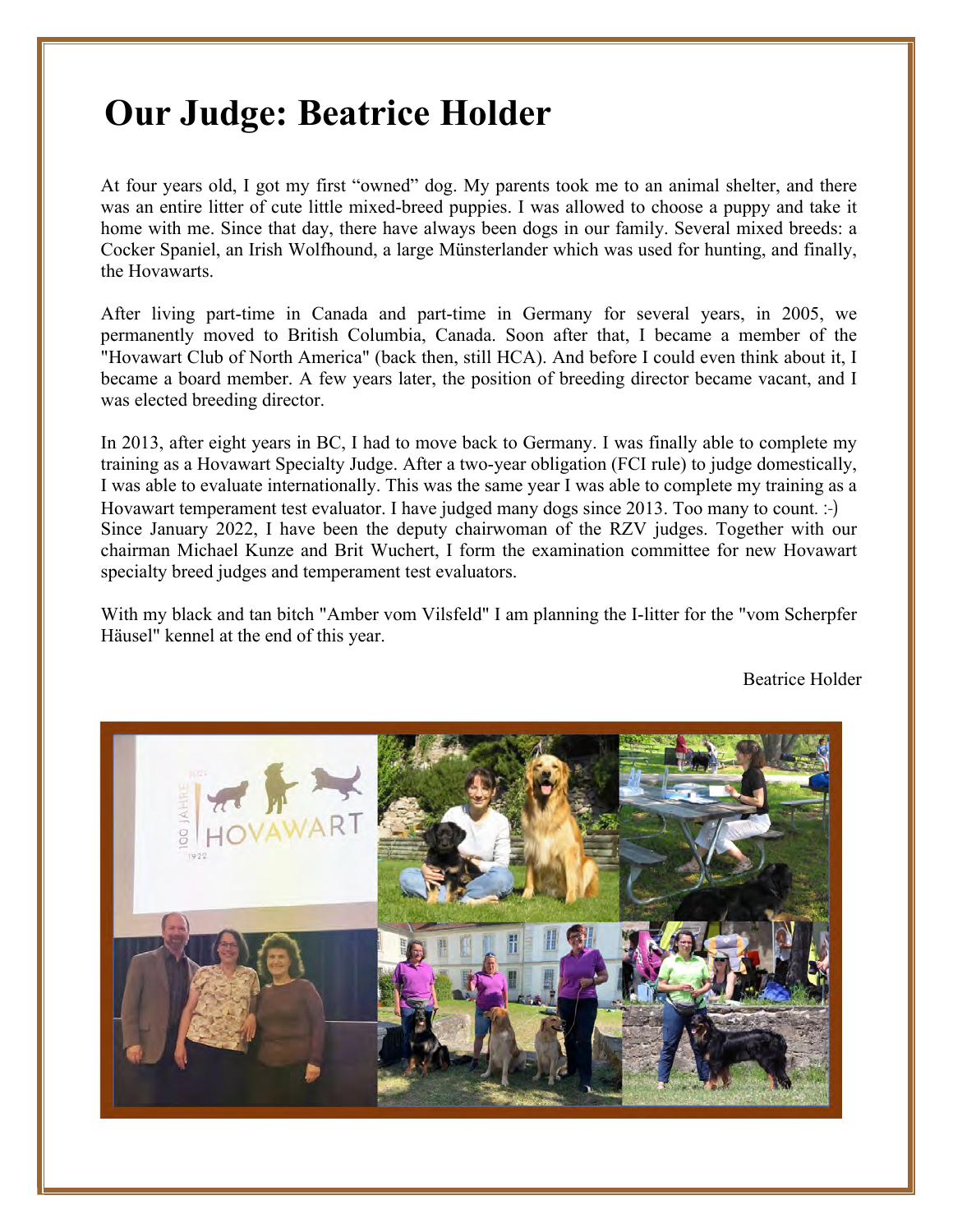Our conformation shows are casual, and family oriented. The judges spend plenty of time explaining all the characteristics of each individual dog. Importantly, you do not have to be a professional handler to show your dog at any of the HCNA shows. Just have fun!

We welcome visitors, supporters, and everybody else interested in learning about this wonderful breed. If you are just visiting, without showing a dog, there is no need to register. The show is a free event, except for showing or having your dog's temperament evaluated (see attached registration forms).

We certainly hope that more than a few of you are considering breeding your hovawart. This will be a great opportunity for the club to evaluate our dogs, consider possible breeding opportunities, and learn where our club stands. But it is also a wonderful chance for many of our members to meet one another, see more hovawarts together than you may have ever seen, and reconfirm why we love them so much. Conformation is more than a beauty contest, and temperament testing is more than just a walk in the woods. These events really educate all of us on our breed, its health, its personality, and our continued efforts to keep this active working dog's pool as strong as possible. (Plus, they are really fun.)

We will be in Watsonville, California over the three-day weekend of August 5-7. We are very happy to return to the West Coast and hope to see many of you there. Of course, we are also very happy to have Bea back with us, too. We look forward to seeing all of you this summer!

# **The Event**

Note: A list of what to bring can be found at the end of this announcement.

### *Watsonville, California*



The show will take place in Watsonville, CA, at Mari and Klaus Kloeppel's home located at 5295 Starr Way, Watsonville, CA 95076. If you need to contact them with any question, you can call them at: 831-761-8765/ 831-214-3778 or by email at: mkkloeppel@earthlink.net.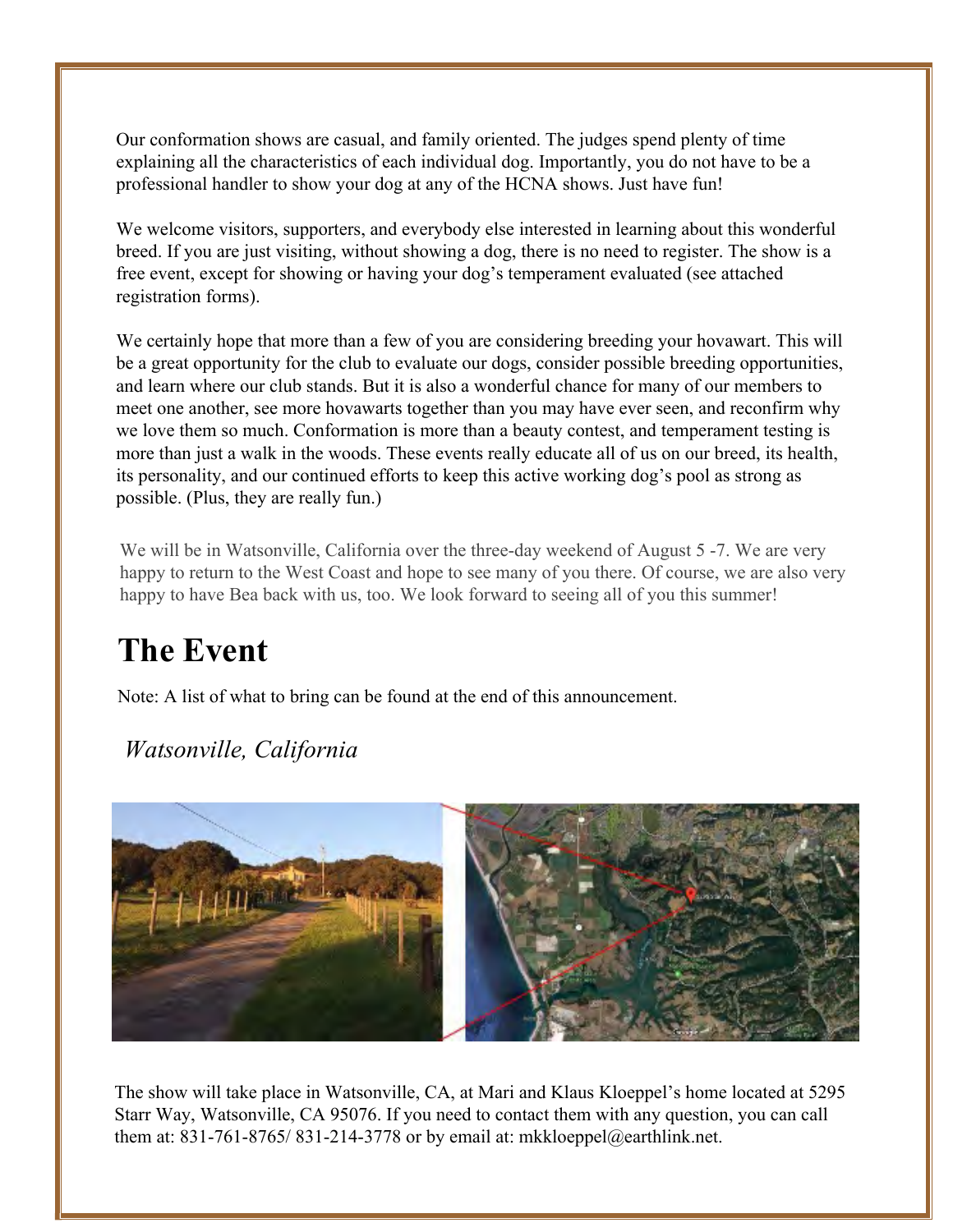### *The Show Schedule*

### *Friday August 5, 2022*

Meet and Greet at the Kloeppels' home Time: 6:30 pm 5295 Starr Way Watsonville, CA 95076 Google coordinates: 36°50'30.9"N, 121°43'25.8"W

*Note: Please leave your four-legged friends at the hotel or in the car (the temperature will be nice) at the request of the hosts' dogs. Thanks.*



*Saturday, August 6, 2022* Conformation show at the Kloeppels'

| $9:00$ am          | Registration              |
|--------------------|---------------------------|
| $9:30$ am          | <b>Conformation Show</b>  |
| $12:00 \text{ pm}$ | Lunch                     |
| $1:00 \text{ pm}$  | Conformation Show (cont.) |

Tests will continue until all dogs are evaluated.



7:00 pm

Club Annual Meeting and Dinner The Whole Enchilada, 7902 Moss Landing Rd. Moss Landing, CA 95039

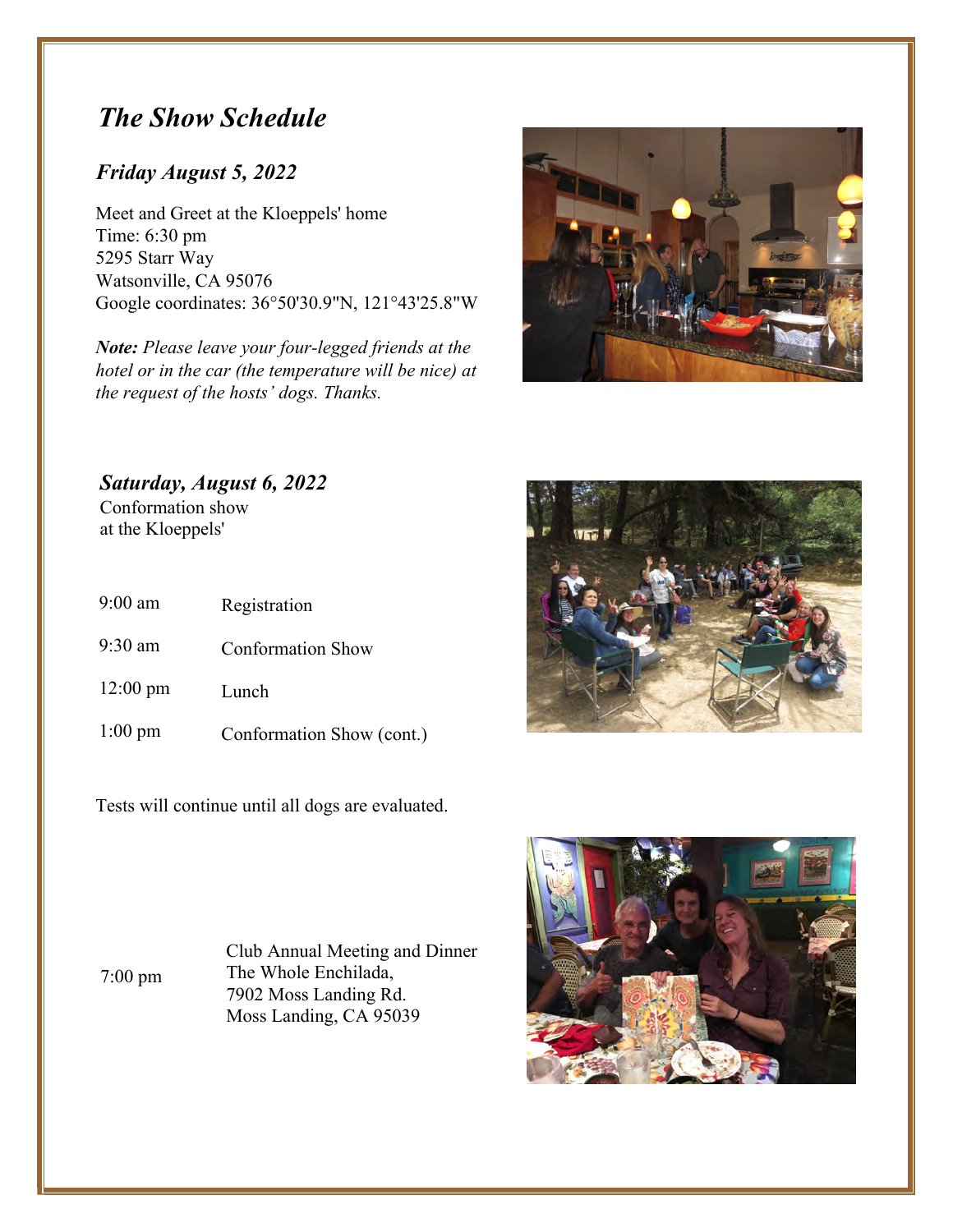

The Whole Enchilada Restaurant

### *Sunday, August 7, 2027*

Temperament Test at the Kloeppels'

- 9:00 am Registration
- 9:30 am Temperament test\*
- 12:00 pm Lunch on your own



Tests will continue until all dogs are evaluated.

\* We encourage everyone to join in the tests. Even if your dog isn't being evaluated, we need volunteers for each test and watching the dogs work can be very rewarding.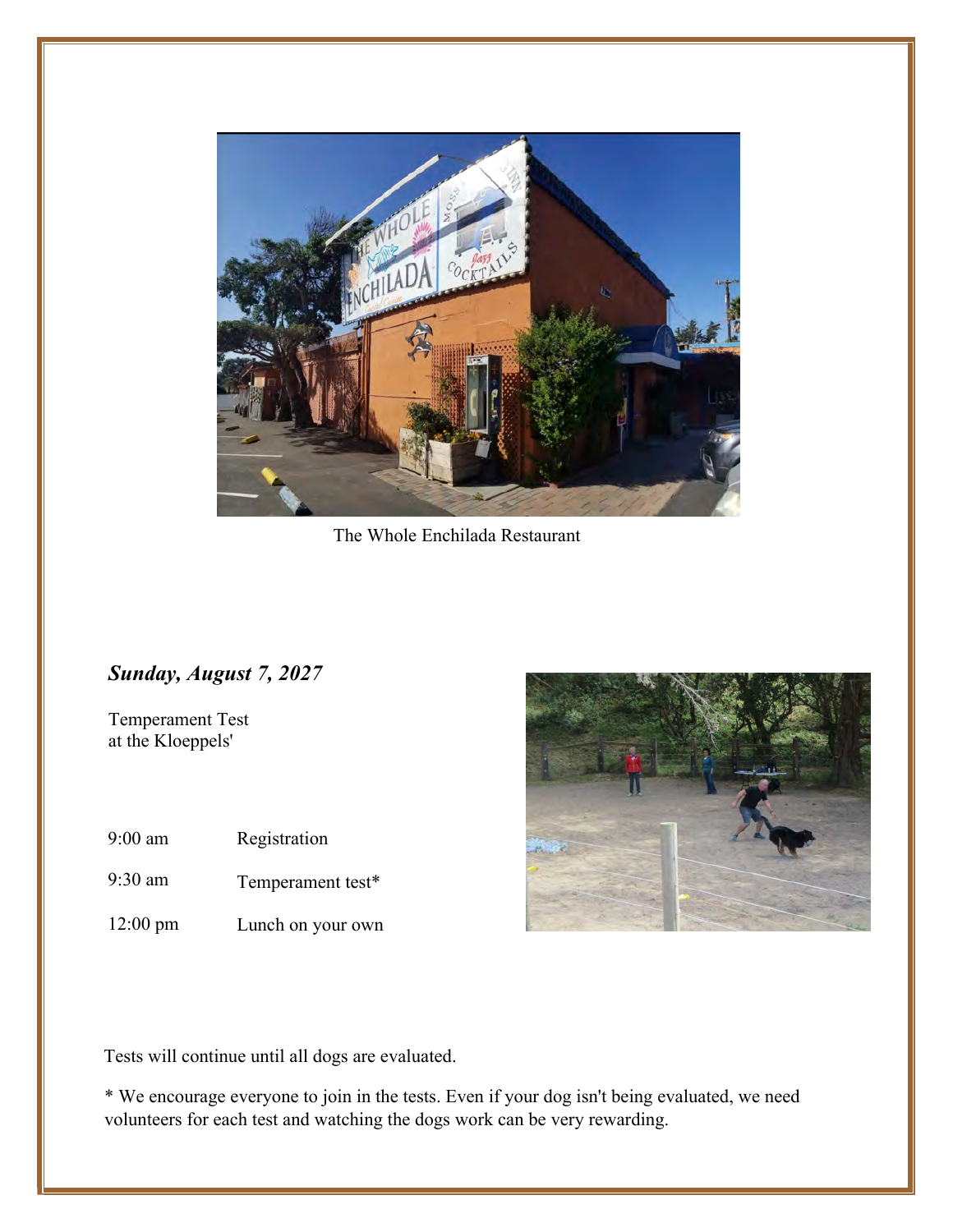

### **Accommodations:**

A couple of pet-friendly hotels are recommended by our hosts. Additional hotels can be found in the area. Call for rates and pet fees. Be sure to make hotel reservations soon, this is a very touristic area.

| <b>Hotel</b>                                                                             | Cost/night | Pet fee             |
|------------------------------------------------------------------------------------------|------------|---------------------|
| Best Western Rose Garden Inn<br>740 Freedom Blvd, Watsonville, CA, 95076<br>866-573-4235 | \$319.00   | \$30 x pet x night  |
| Sanctuary Beach Resort, Marina<br>3295 Dunes Rd, Marina, CA, 9393<br>817-983-0664        | \$719.00   | \$50 x pet x night  |
| Monterey Tides Hotel<br>2600 Sand Dunes Dr, Monterey, CA, 93940<br>831-394-3321          | \$494.00   | $$100 x$ pet x stay |
| Hampton Inn & Suites Watsonville<br>75 Lee Rd, Watsonville, CA 95076<br>831-322-5080     | \$349.00   | \$50 x pet x stay   |

In addition, there is also an RV Park in Moss Landing, and of course, Airbnb and Vrbo are always an option. Check either https://www.airbnb.com/ or https://www.vrbo.com/.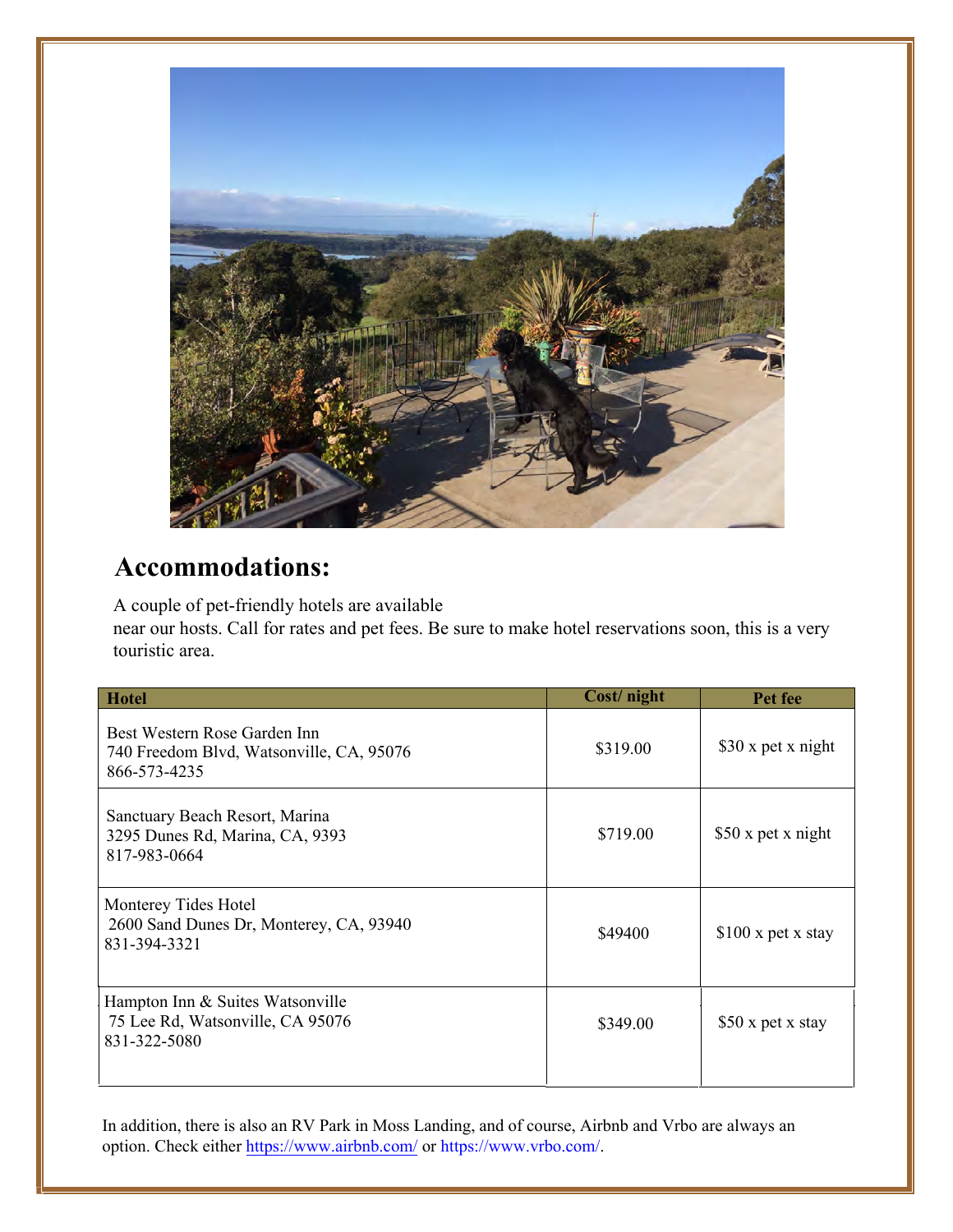## **Remember to bring**

#### *For yourself:*

- Folding/camping chairs, you may want to sit around the ring.
- All-weather clothing this is a rain or shine event!
- Printed copy of your registration to the show.

#### *For your dog:*

- Registration papers/pedigree of your dog.
- Proof of vaccination or titer test.
- Collar & leash (no prong/choke collar, halti or harness in the show ring)
- Crate (only if you have one)
- Food/treats for your dog. Water and poop bags will be available.

## **Registration:**

The conformation show and temperament test are open to all Hovawarts with HCNA, FCI, CKC, and AKC papers. Hovawarts without approved papers are welcome to start in the spay/neuter class.

Please refer to the attached registration form for available classes. If you are unsure whether your dog's papers are eligible for participation in the official classes, do not hesitate to contact us at [info@hovawartclub.org](mailto:info@hovawartclub.org) or any of the show committee members.

#### **If you plan to attend, it is greatly appreciated if you register as far in advance as possible!**

You have two choices to register for the event:

1. Sign up on-line – this is the most convenient way!

Just go to [www.hovawartclub.org](http://www.hovawartclub.org) and click on "Summer Show Registration." You will be able to pay for registration through PayPal (it is a secure site). **Please note** you do not need a PayPal account to use this feature. You can simply use your Credit or Debit Card to pay.

2. You can fill out the attached registration form and mail it to Nancy Parella at the address provided on the forms, along with a check payable to "Hovawart Club of North America".

Club membership is not required for participation. However; if you have allowed your membership to lapse, no problem, you will have an opportunity to renew when you register for the show.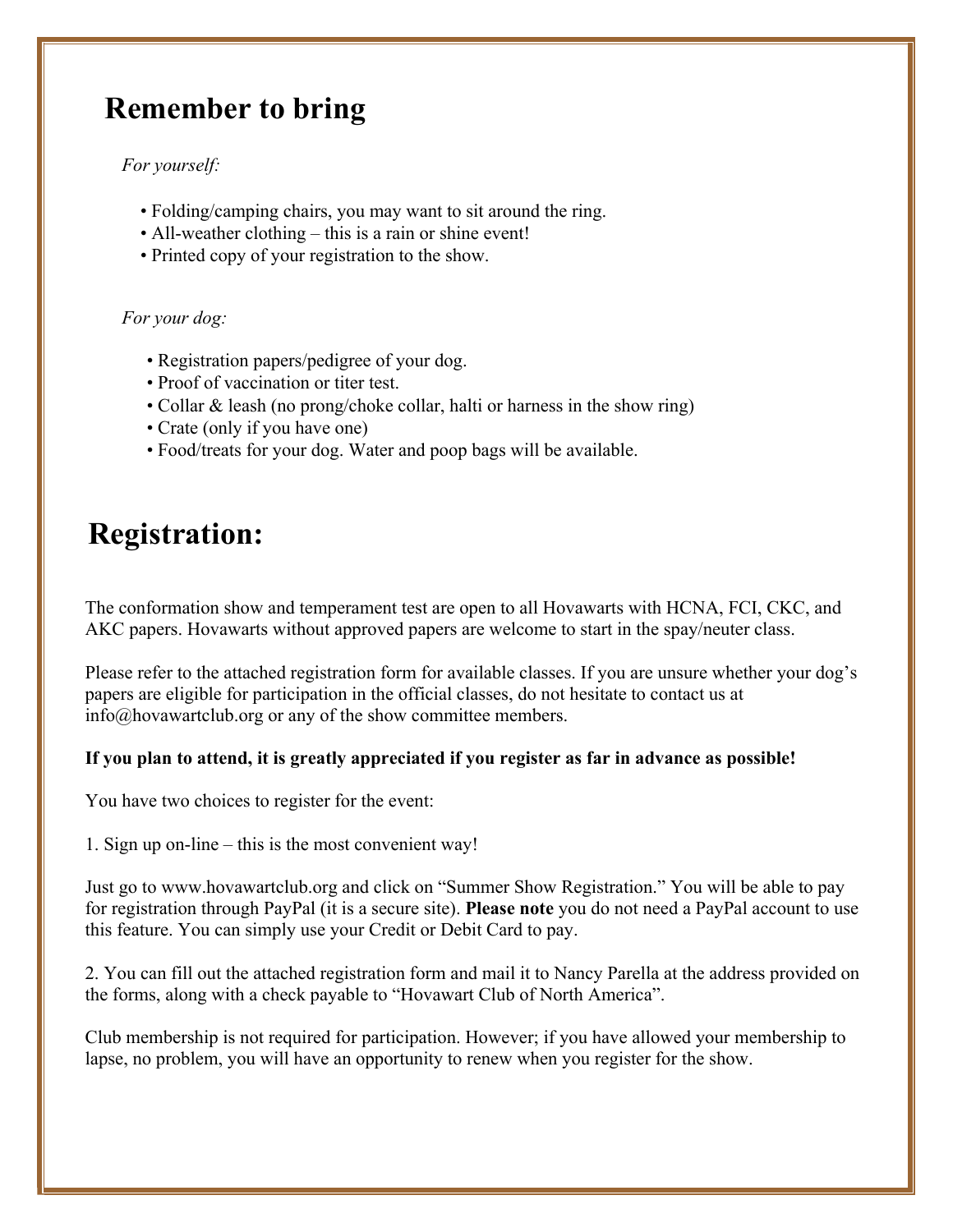#### **What else to know:**

Dogs have to be on leash and under control **at all times.** 

Please be aware that not all dogs get along with each other, so keep some distance between dogs especially between males. Please make sure to keep your dog under control if you approach an area where other dogs are located. During the conformation evaluation and most importantly, during the temperament test, it is very important that all dogs are kept **away** from the evaluation area. We do not want the dogs being evaluated to be distracted and possibly fail because of other dogs.

If your female is in heat, she can still participate. Just let us know ahead of time.

Registration will take place the morning of the show. Judging will start as soon as everybody has completed their registration process.

*Covid safety protocols will be followed during the event. More information will be provided after registration is completed.* 

### **Contact information for questions, concerns or suggestions:**

#### **C[alifornia Hosts:](mailto:mkkloeppel@earthlink.net)**

Mari and Klaus Kloeppel Phone: 831-761-8765 email: mkkloeppel@earthlink.net

#### **Show Com[mittee:](mailto:president@hovawartclub.org)**

[Matthew Douthat: president@hovawartclub.or](mailto:breeding@hovawartclub.orgKlaus)g Elisabeth Arévalo: breeding@hovawartclub.org Klaus Kloeppel: klaus.kloeppel@gmail.com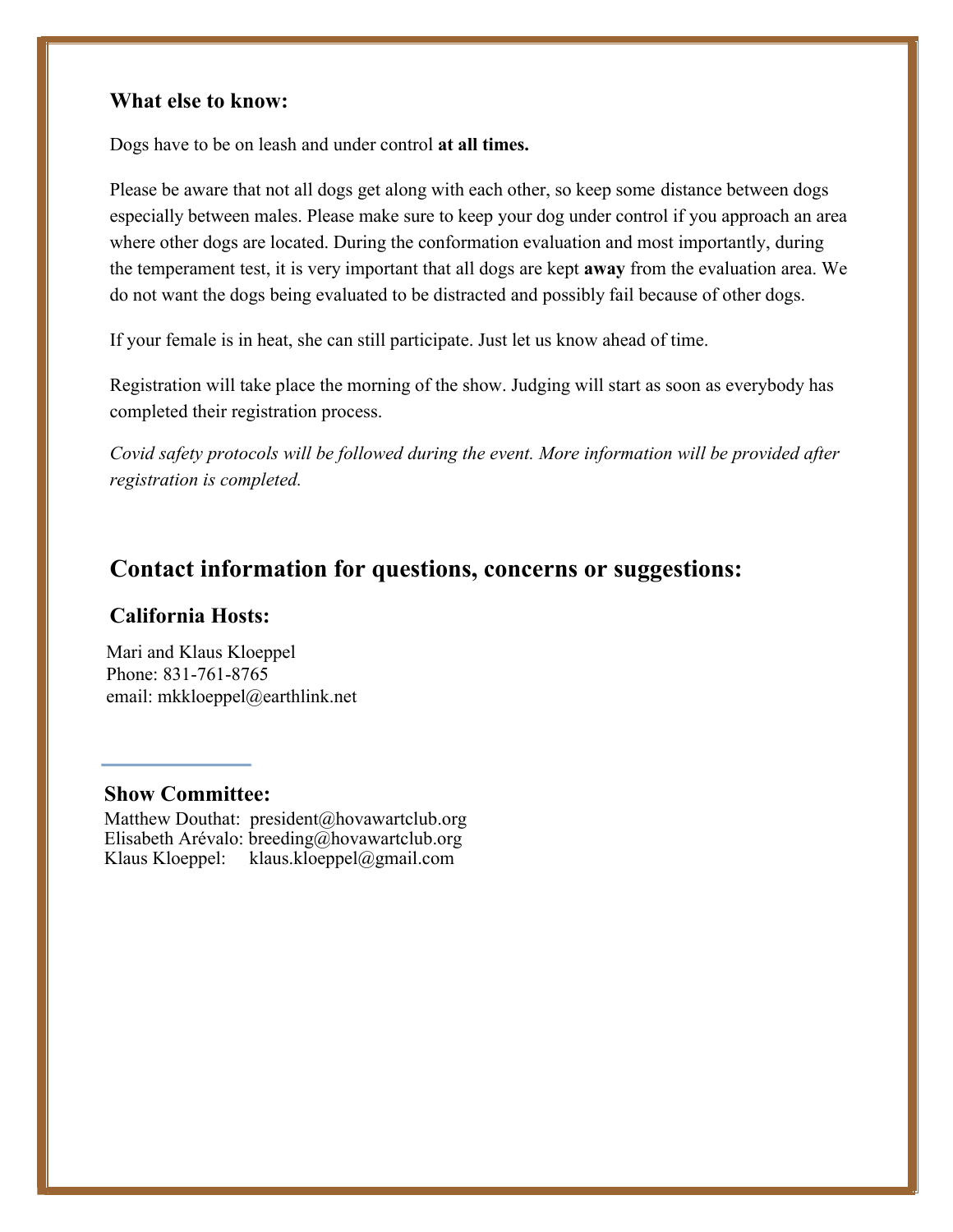## **SPECIALTY SHOW FAQ**

#### **Q. Why Should I Attend an HCNA Show?**

A. The HCNA strives to preserve and protect the hovawart by promoting the physical standard set by the F.C.I. while also promoting a temperament desired in the breed. Presenting your dog at an HCNA Show and participating in the temperament testing lets you, your dog's breeder, and the club know how well a certain dog meets those standards. This information is, naturally, very important for future breedings. Even if you have no intention of breeding your pet, participation in the event will give the club and your breeder important information about your hovawart and its litter, which in turn helps us determine what we should consider for future breeding approvals.

A proper hovawart is a well-balanced dog. It will have an appearance that matches our standard with the health and personality traits that we wish to promote. We want our dogs to be good pets, but we also want them to be true hovawarts. And while showing a dog may not be something you ever thought you would do, your breeder and their future puppy buyers will greatly appreciate your effort.

Additionally, attendance allows you to meet your fellow hovawart owners. We may be biased, but we think the HCNA has great members. It is likely you don't have other hovawart owners located close to you. Getting to know club members and meeting their dogs is enjoyable. Trust us: great and long-term friendships have begun at these shows.

#### **Q. Does My Dog Need Any Special Training To Participate?**

A. The short answer is no. The slightly longer answer is maybe a little obedience training wouldn't hurt. This is not Westminster. Nobody expects you or your dog to be experienced, much less expert, showring handlers. The HCNA goal is to promote the "whole dog" and there are no "show lines" in the HCNA. But you will be in a ring with other dogs and their owners, jogging in a circle, and allowing the judge to touch your dog – even its teeth. So it will help if some basic obedience and socialization is had. Everyone starts at the beginning, and everyone can do it.

Shows will have experienced members ready and willing to help you. Our judges, though highly experienced and qualified themselves, know they are here to judge the dog and not the owner.

#### **Q. Does it Matter if My Dog is Spayed or Neutered?**

A. As another indication of the club's goal to promote the overall health our dogs, we allow all our hovawarts to be shown. Some breed clubs don't. Spayed or neutered, the results will help the club and breeder. And we know many of our members have pets without any intention of breeding them. We want you to participate fully, as well. That said, a spayed or neutered dog cannot compete for best in show. Your dog won't care, though.